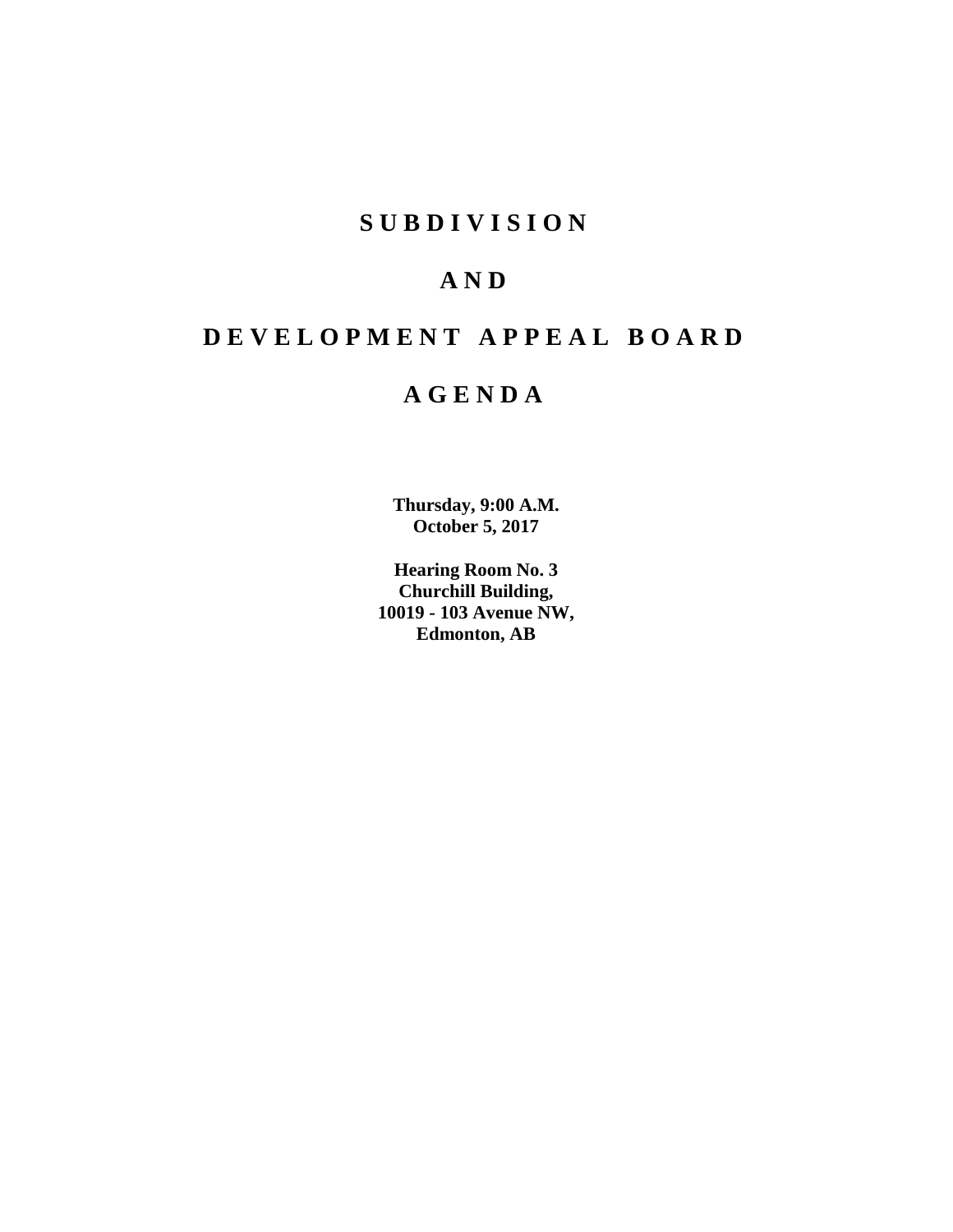### **SUBDIVISION AND DEVELOPMENT APPEAL BOARD HEARING ROOM NO. 3**

| 9:00 A.M.<br>SDAB-D-17-180<br><b>WITHDRAWN</b> |  | Construct exterior alterations to an existing Bars<br>and Neighbourhood Pubs Use (110 indoor seats;<br>20 outdoor seats) and Major Amusement<br>Establishments Use building. (fire damage<br>repairs to TUMBLE WEEDS TEXAS &<br><b>LATIN GRILL)</b> |  |  |
|------------------------------------------------|--|-----------------------------------------------------------------------------------------------------------------------------------------------------------------------------------------------------------------------------------------------------|--|--|
|                                                |  | 15207 - 111 Avenue NW<br>Project No.: 229627629-005                                                                                                                                                                                                 |  |  |

*NOTE: Unless otherwise stated, all references to "Section numbers" refer to the authority under the Edmonton Zoning Bylaw 12800.*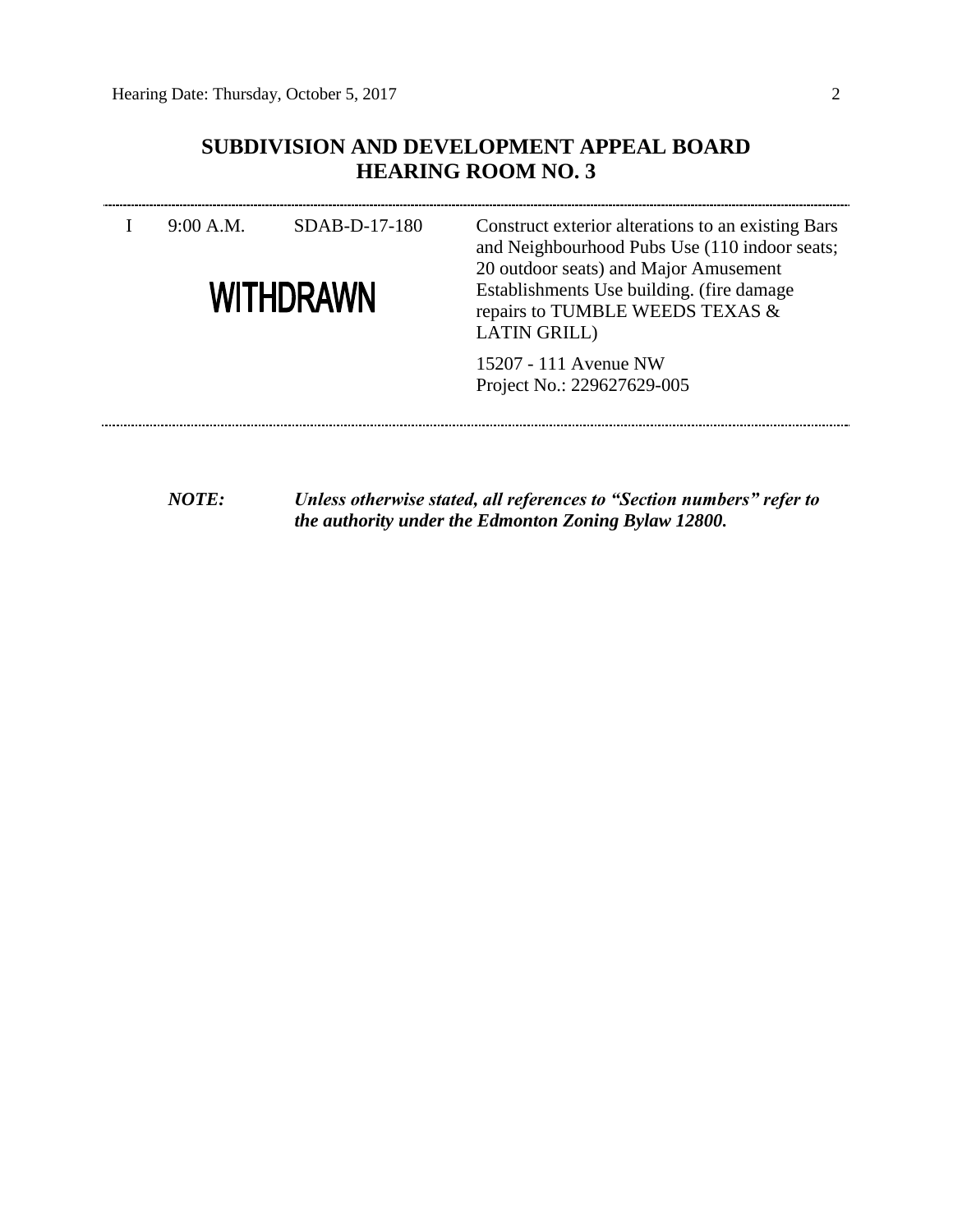#### **ITEM I: 9:00 A.M. FILE: SDAB-D-17-180**

### AN APPEAL FROM THE DECISION OF THE DEVELOPMENT OFFICER BY AN ADJACENT PROPERTY OWNER

APPELLANT:

ADDRESS OF RESPONDENT: 15212 – 110A Avenue NW

APPLICATION NO.: 229627629-005

WITHDRAWN

APPLICATION TO: Construct exterior alterations to an existing Bars and Neighbourhood Pubs Use (110 indoor seats; 20 outdoor seats) and Major Amusement Establishments Use building. (fire damage repairs to TUMBLE WEEDS TEXAS & LATIN GRILL)

DECISION OF THE DEVELOPMENT AUTHORITY: Approved

DECISION DATE: August 22, 2017

DATE OF APPEAL: September 7, 2017

NOTIFICATION PERIOD: August 29, 2017 through

RESPONDENT: Antrim Construction

MUNICIPAL DESCRIPTION OF SUBJECT PROPERTY: 15207 - 111 Avenue NW

LEGAL DESCRIPTION: Plan 191KS Blk 8 Lot 1

OVERLAY: N/A

STATUTORY PLAN: N/A

September 12, 2017

ZONE: CHY-Highway Corridor Zone

*Grounds for Appeal*

The Appellant provided the following reasons for appealing the decision of the Development Authority: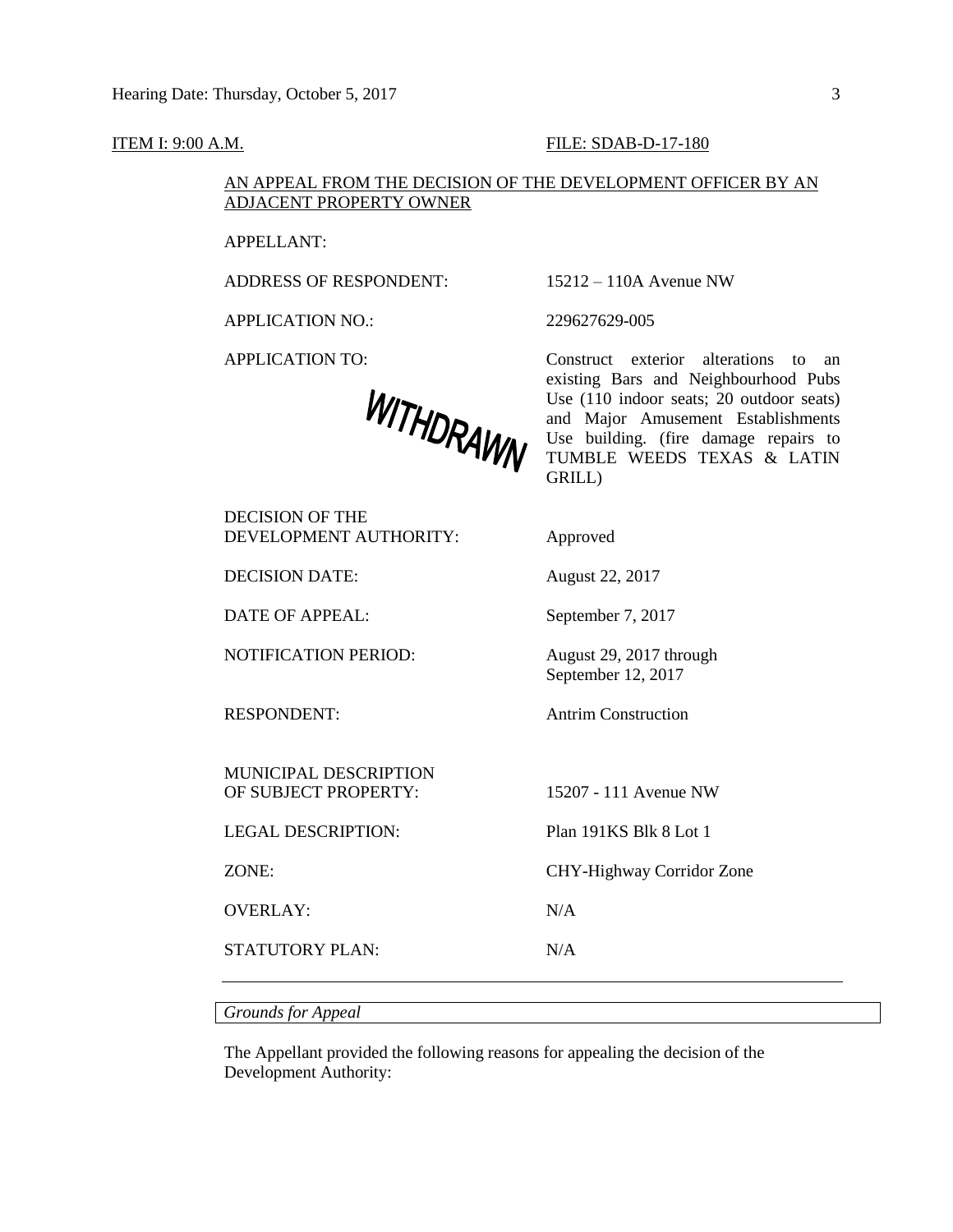Our objections to this structure are:

- 1. Delivery trucks park behind this building and block traffic for the lane and residents directly behind the structure preventing residents from exit or entry to their property. Having to wait several minutes for rude delivery people to move their vehicles.
- 2. This building forces heavy delivery trucks to further damage the ally which drains by gravity as the alley has no drain. These homes and alley were built around 1960 and the City has since raised the alley causing residents to sometimes deal with spring runoff and freezing into garages.
- 3. If this structure was removed traffic flow issues would be reduced.
- 4. Pot holes filled with water are always being splashed on home owner's fences causing extra work to keep them clean. All affected home owners have since installed chain link fences at their own expense.
- 5. Being that this commercial property is directly adjacent to residential property we challenge the permits approval and advise you that we do not support this structure and neither should the city as it does nonconform to city Bylaw and we therefore DO NOT support a variance.

Also, please be advised that the last tenant was not a good neighbour. Cigarette butts, loud music to early in the morning, failure to advise delivery trucks to be considerate to longtime residents are just a few issues. Thefts, vandalism, garbage, prostitution, homeless people, is an issue in our Neighbourhood due to its proximity to the New West Hotel and the 3 motels along 111th. Avenue. We see and deal with this all the time. Please accept this appeal in our favour to help keep the Neighbourhood of High Park clean, safe, & secure.

#### *General Matters*

### **Appeal Information:**

The *Municipal Government Act*, RSA 2000, c M-26 states the following:

#### **Non-conforming use and non-conforming buildings**

Section 643 of the *Municipal Government Act*, RSA 2000, c M-26, states the following:

(1) If a development permit has been issued on or before the day on which a land use bylaw or a land use amendment bylaw comes into force in a municipality and the bylaw would make the development in respect of which the permit was issued a non-conforming use or non-conforming building, the development permit continues in effect in spite of the coming into force of the bylaw.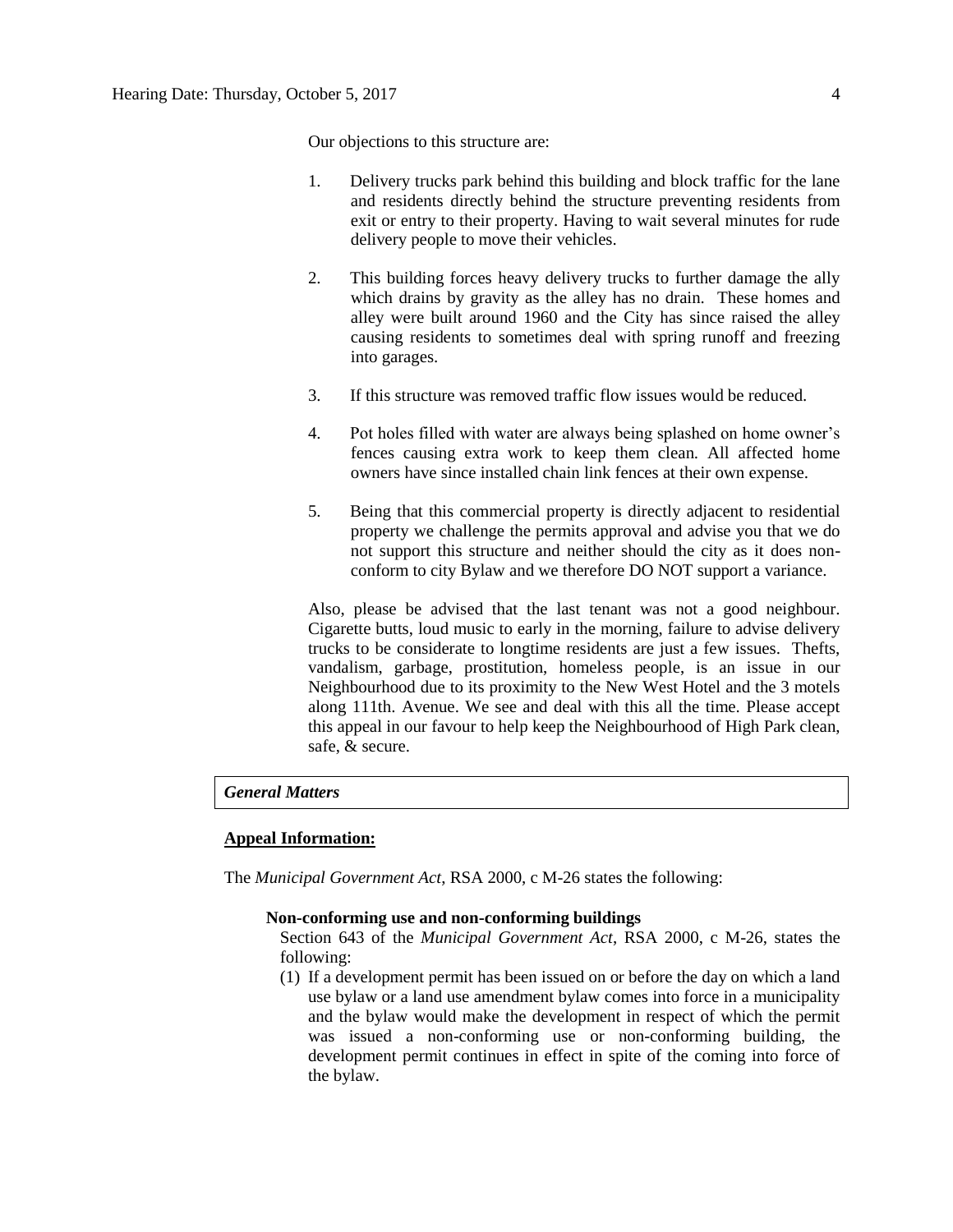- (2) A non-conforming use of land or a building may be continued but if that use is discontinued for a period of 6 consecutive months or more, any future use of the land or building must conform with the land use bylaw then in effect.
- (3) A non-conforming use of part of a building may be extended throughout the building but the building, whether or not it is a non-conforming building, may not be enlarged or added to and no structural alterations may be made to it or in it.
- (4) A non-conforming use of part of a lot may not be extended or transferred in whole or in part to any other part of the lot and no additional buildings may be constructed on the lot while the non-conforming use continues.
- (5) A non-conforming building may continue to be used but the building may not be enlarged, added to, rebuilt or structurally altered except
	- (a) to make it a conforming building,
	- (b) for routine maintenance of the building, if the development authority considers it necessary, or
	- (c) in accordance with a land use bylaw that provides minor variance powers to the development authority for the purposes of this section.

#### **Grounds for Appeal**

**685**(1) If a development authority

- (a) fails or refuses to issue a development permit to a person,
- (b) issues a development permit subject to conditions, or
- (c) issues an order under section 645,

the person applying for the permit or affected by the order under section 645 may appeal to the subdivision and development appeal board.

(2) In addition to an applicant under subsection (1), any person affected by an order, decision or development permit made or issued by a development authority may appeal to the subdivision and development appeal board.

#### **Appeals**

- **686**(1) A development appeal to a subdivision and development appeal board is commenced by filing a notice of the appeal, containing reasons, with the board within 14 days,
	- (a) in the case of an appeal made by a person referred to in section 685(1), after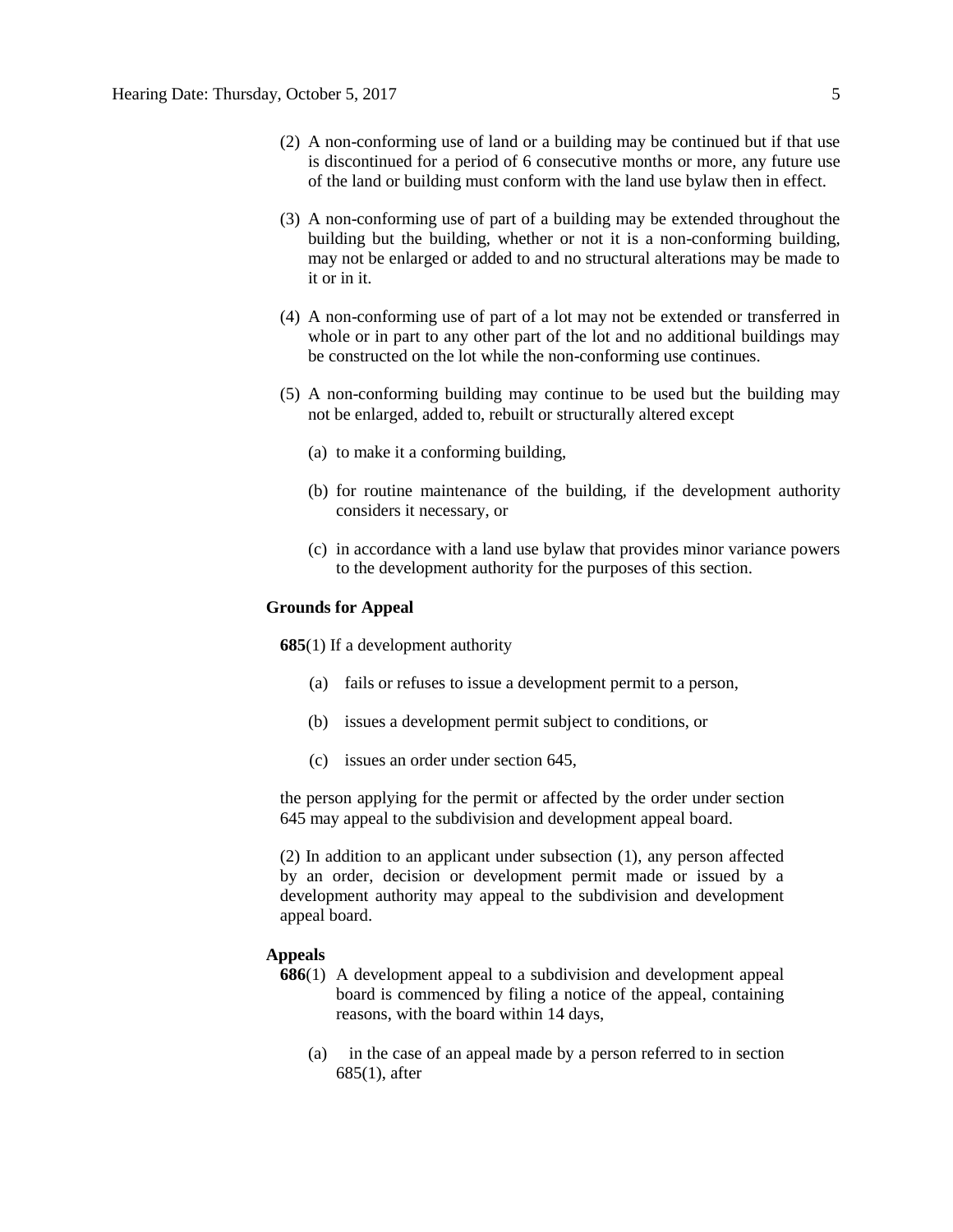- (i) the date on which the person is notified of the order or decision or the issuance of the development permit, or
- …
- (b) in the case of an appeal made by a person referred to in section 685(2), after the date on which the notice of the issuance of the permit was given in accordance with the land use bylaw.

#### **Hearing and Decision**

**687(3)** In determining an appeal, the subdivision and development appeal board

- …
- (a.1) must comply with the land use policies and statutory plans and, subject to clause (d), the land use bylaw in effect;
	- …
	- (c) may confirm, revoke or vary the order, decision or development permit or any condition attached to any of them or make or substitute an order, decision or permit of its own;
	- (d) may make an order or decision or issue or confirm the issue of a development permit even though the proposed development does not comply with the land use bylaw if, in its opinion,
		- (i) the proposed development would not
			- (A) unduly interfere with the amenities of the neighbourhood, or
			- (B) materially interfere with or affect the use, enjoyment or value of neighbouring parcels of land,
		- and
		- (ii) the proposed development conforms with the use prescribed for that land or building in the land use bylaw.

#### **General Provisions from the** *Edmonton Zoning Bylaw:*

Section 350.1 states the **General Purpose** of the **(CHY) Highway Corridor Zone** is to provide for high quality commercial development along those public roadways, which serve as entrance routes to the City or along limited access public roadways intended to provide a connection to entrance routes.

Section 3.2(f) states **Minor Eating and Drinking Establishments** is deemed to be: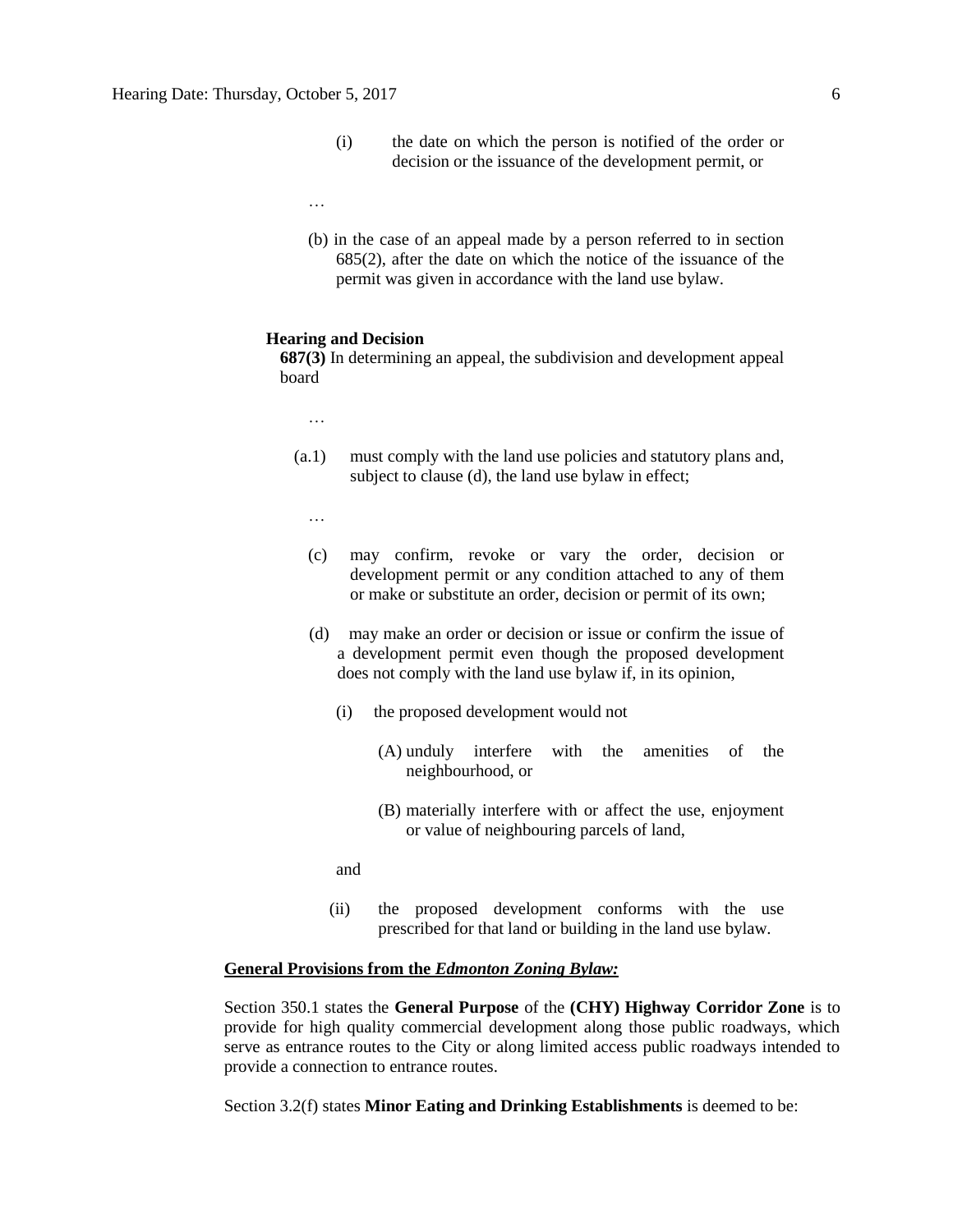- i. Specialty Food Services;
- ii. Restaurants; and
- iii. Bars and Neighbourhood Pubs for less than 100 Occupants.

Section 350.2(1) states **Bars and Neighbourhood Pubs**, for less than 200 occupants and 240 square metres of Public Space, provided the Site is not adjacent to or across a Lane from a Site zoned residential, is a **Permitted Use** in the **(CHY) Highway Corridor Zone.**

Section 350.3(3) states **Bars and Neighbourhood Pubs**, for less than 200 occupants and 240 square metres of Public Space, if the Site is adjacent to or across a Lane from a Site zoned residential, is a **Discretionary Use** in the **(CHY) Highway Corridor Zone.**

Under Section 7.4(6) of the Edmonton Zoning Bylaw, **Bars and Neighbourhood Pubs** means development where the primary purpose of the facility is the sale of alcoholic beverages to the public, for consumption within the premises or off the Site. This Use typically has a limited menu and minors are prohibited from patronizing the establishment during at least some portion of the hours of operation. Typical Uses include neighbourhood pubs, bars, beverage rooms, and cocktail lounges. This Use does not include Cannabis Lounges.

Section 350.3(9) states a **Major Amusement Establishment** is a **Discretionary Use** in the **(CHY) Highway Corridor Zone**.

Under Section 7.4(31) of the *Edmonton Zoning Bylaw*, **Major Amusement Establishments** means development providing facilities within any building, room or area having three or more table games or electronic games played by patrons for entertainment. This Use does not include Carnivals, Circuses, Indoor Participant Recreation Services, Adult Mini-Theatres, or Casinos and Other Gaming Establishments**.**

#### *Setback/Non-Conformity*

Section 350.4(3) states a minimum Setback of 7.5 metres shall be required where a Site abuts a public roadway including a Lane that serves a Residential Zone, or where a Site abuts the lot line of a Site zoned Residential.

Section 11.2(2) states that the Development Officer may approve, with or without conditions as a Class B Development, an enlargement, alteration or addition to a legal non-conforming building if the non-conforming building complies with the uses prescribed for the land in this Bylaw and the proposed development would not, in his opinion:

- a) unduly interfere with the amenities of the neighbourhood; or
- b) materially interfere with or affect the use, enjoyment or value of neighbouring properties.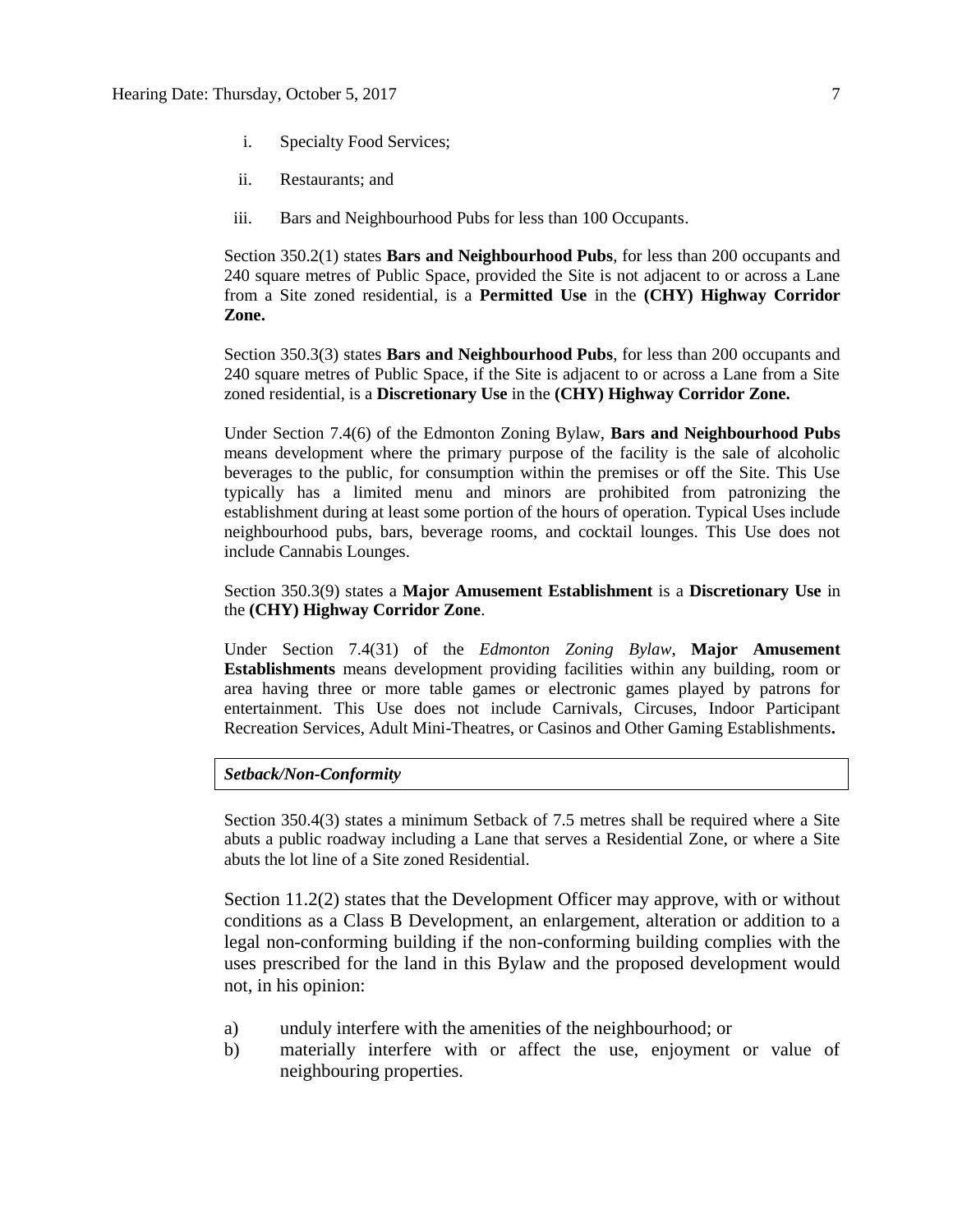### **Development Officer's Determination:**

Alteration to a Non-conforming Building - The building is Non-conforming because it has a setback of less than 7.5 metres from the property line that abuts a Lane that serves a Residential Zone. (Reference Sections 11.2(2) and 350.4(3))

*Previous Subdivision and Development Appeal Board Decision*

| <b>Application Number</b> | <b>Description</b>                                                                                                                                                                                                                                               | <b>Decision</b>                                                                                                                                                                                                                                                                                                                                                                                                                                                            |  |  |  |  |  |  |
|---------------------------|------------------------------------------------------------------------------------------------------------------------------------------------------------------------------------------------------------------------------------------------------------------|----------------------------------------------------------------------------------------------------------------------------------------------------------------------------------------------------------------------------------------------------------------------------------------------------------------------------------------------------------------------------------------------------------------------------------------------------------------------------|--|--|--|--|--|--|
| SDAB-D-00-270             | To construct interior alterations<br>and expand the seating capacity<br>of a Minor Eating and Drinking<br>Establishment (132 seats to 222<br>seats) and increase the number<br>in<br>table<br>games<br>Major<br>a<br>Amusement (three additional pool<br>tables) | September 8, 2000; That the<br>appeal be DENIED and the<br>development REFUSED                                                                                                                                                                                                                                                                                                                                                                                             |  |  |  |  |  |  |
| SDAB-D-94-408             | To construct an addition to a<br>Eating<br>and<br>Minor<br>Drinking<br>Establishment in order to operate<br>Major<br>Amusement<br>a<br>Establishment (6 V.L.T's and 2<br>pool tables) and to decrease the<br>seating from 126 seats to 110<br>seats              | November 17, 1994; That the<br>appeal be ALLOWED and the<br>development GRANTED, and<br>the deficiencies in minimum<br>yard abutting a public roadway<br>and parking stalls be waived,<br>subject<br>to<br>the<br>following<br>The<br>conditions:<br>1.<br>exterior<br>finish on the addition on all<br>three sides shall be face brick<br>matching the brick on the<br>existing structure. 2. The rear<br>exit from the addition shall be<br>for emergency purposes only. |  |  |  |  |  |  |
| SDAB-D-74-115             | To construct a shopping centre                                                                                                                                                                                                                                   | April 23, 1974; That the appeal<br><b>ALLOWED</b><br>the<br>and<br>be<br>development GRANTED and<br>the excess in Site Coverage and<br>deficiency in Rear Setback be<br>permitted.                                                                                                                                                                                                                                                                                         |  |  |  |  |  |  |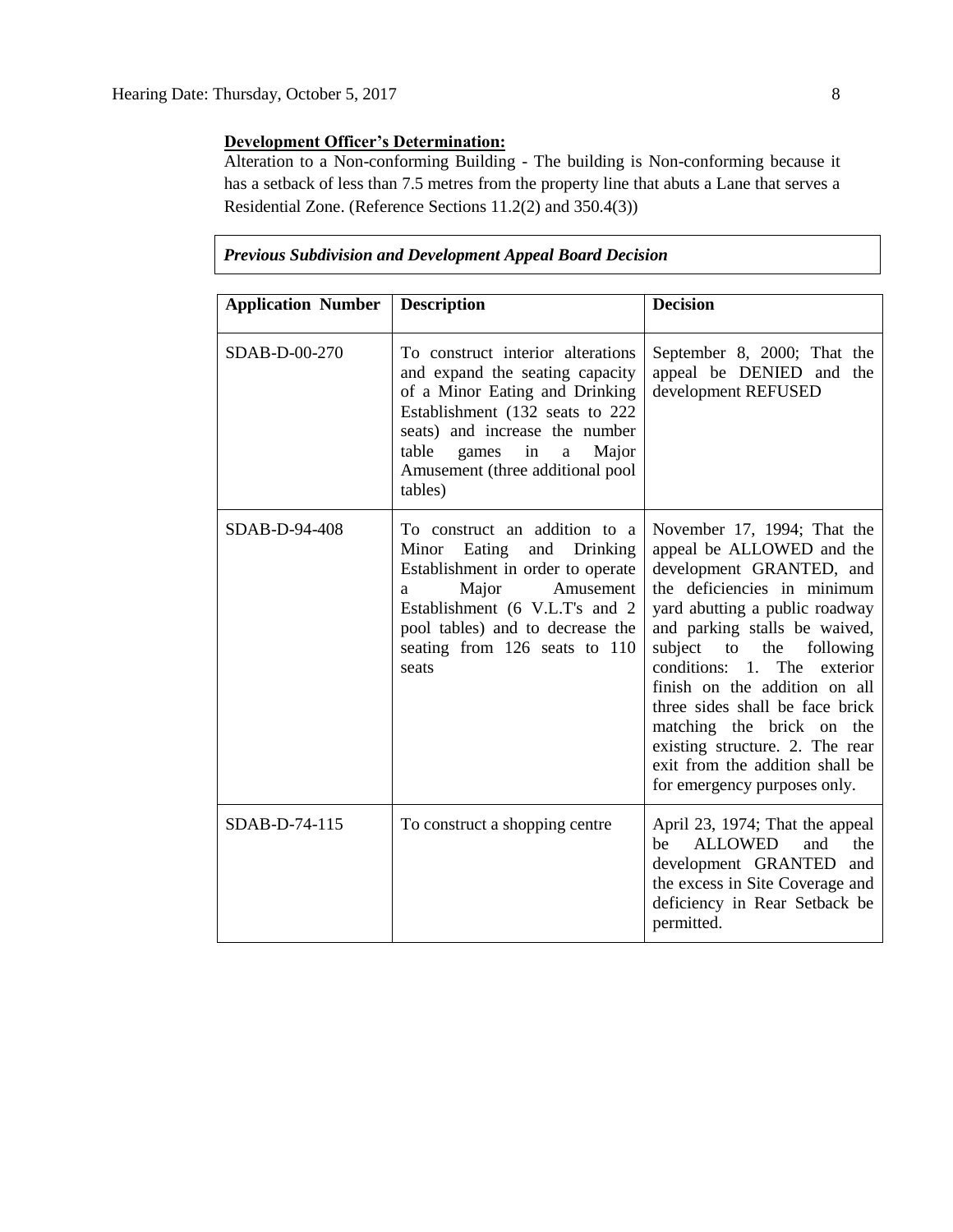### Notice to Applicant/Appellant

Provincial legislation requires that the Subdivision and Development Appeal Board issue its official decision in writing within fifteen days of the conclusion of the hearing. Bylaw No. 11136 requires that a verbal announcement of the Board's decision shall be made at the conclusion of the hearing of an appeal, but the verbal decision is not final nor binding on the Board until the decision has been given in writing in accordance with the *Municipal Government Act*.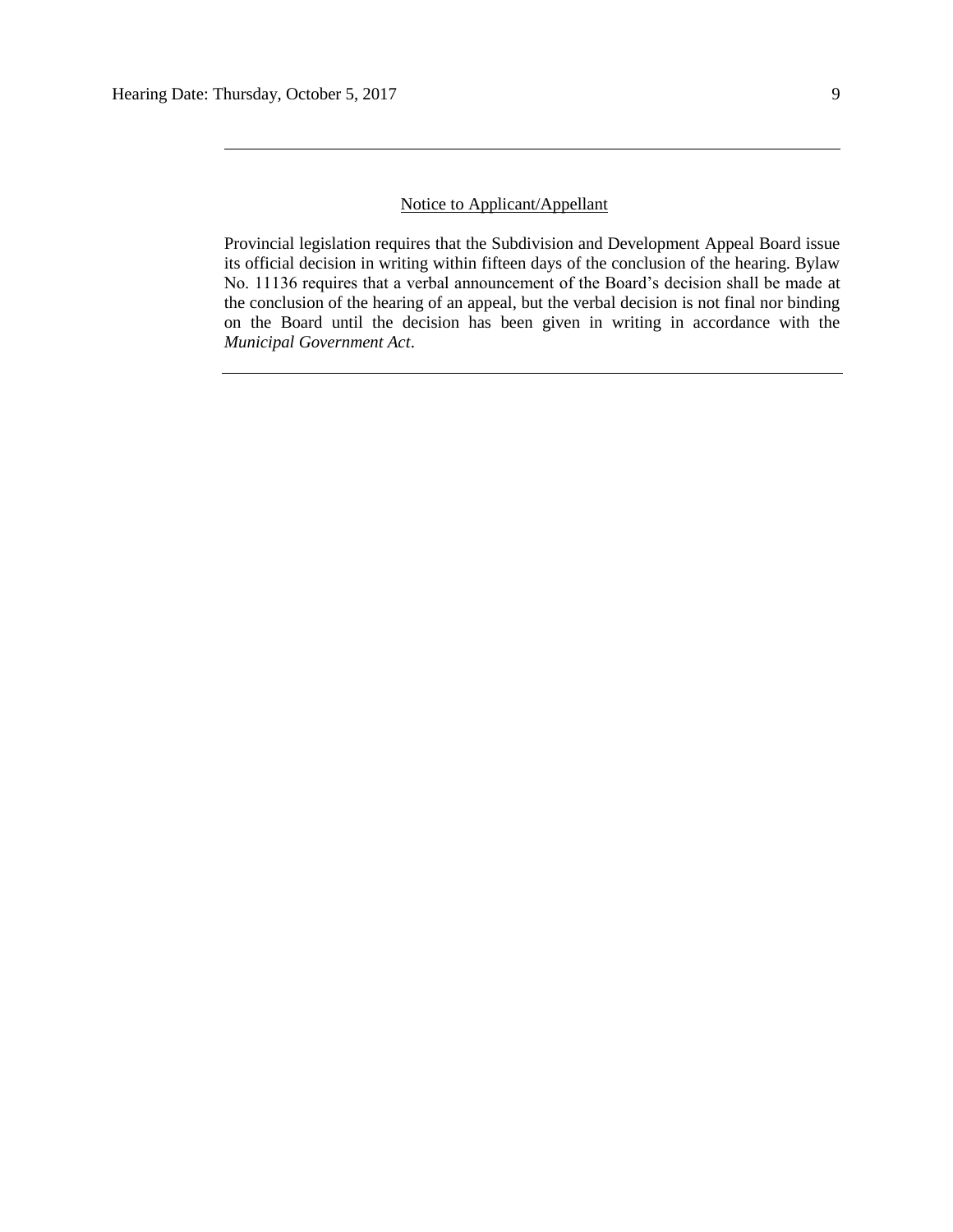| <b>mönton</b>                                                                                                                                                                                                                                | Project Number: 229627629-005<br>Application Date:<br>JUL 18, 2017<br>Printed:<br>September 8, 2017 at 10:29 AM<br>1 of 3<br>Page: |  |  |  |  |  |  |  |
|----------------------------------------------------------------------------------------------------------------------------------------------------------------------------------------------------------------------------------------------|------------------------------------------------------------------------------------------------------------------------------------|--|--|--|--|--|--|--|
| <b>Major Development Permit</b>                                                                                                                                                                                                              |                                                                                                                                    |  |  |  |  |  |  |  |
| This document is a record of a Development Permit application, and a record of the decision for the undertaking described below, subject to<br>the limitations and conditions of this permit, of the Edmonton Zoning Bylaw 12800 as amended. |                                                                                                                                    |  |  |  |  |  |  |  |
| Applicant                                                                                                                                                                                                                                    | Property Address(es) and Legal Description(s)<br>15207 - 111 AVENUE NW<br>Plan 191KS Blk 8 Lot 1<br>Specific Address(es)           |  |  |  |  |  |  |  |
|                                                                                                                                                                                                                                              | 15211 - 111 AVENUE NW<br>Suite:<br>Entryway: 15211 - 111 AVENUE NW<br>15207 - 111 AVENUE NW<br>Building:                           |  |  |  |  |  |  |  |
| <b>Scope of Permit</b><br>Amusement Establishments Use building. (fire damage repairs to TUMBLE WEEDS TEXAS & LATIN GRILL)                                                                                                                   | To construct exterior alterations to an existing Bars and Neighbourhood Pubs Use (110 indoor seats; 20 outdoor seats) and Major    |  |  |  |  |  |  |  |
| <b>Permit Details</b>                                                                                                                                                                                                                        |                                                                                                                                    |  |  |  |  |  |  |  |
| Class of Permit: Class B<br>Gross Floor Area (sq.m.): 392.42<br>New Sewer Service Required: N/A                                                                                                                                              | Contact Person:<br>Lot Grading Needed?: N/A<br>NumberOfMainFloorDwellings: 0                                                       |  |  |  |  |  |  |  |
| Site Area (sq. m.): 3081.96<br>I/We certify that the above noted details are correct.                                                                                                                                                        | Stat. Plan Overlay/Annex Area: (none)                                                                                              |  |  |  |  |  |  |  |
| Applicant signature:                                                                                                                                                                                                                         |                                                                                                                                    |  |  |  |  |  |  |  |
| <b>Development Permit Decision</b><br>Approved                                                                                                                                                                                               |                                                                                                                                    |  |  |  |  |  |  |  |
|                                                                                                                                                                                                                                              |                                                                                                                                    |  |  |  |  |  |  |  |
|                                                                                                                                                                                                                                              |                                                                                                                                    |  |  |  |  |  |  |  |
|                                                                                                                                                                                                                                              |                                                                                                                                    |  |  |  |  |  |  |  |
|                                                                                                                                                                                                                                              |                                                                                                                                    |  |  |  |  |  |  |  |
|                                                                                                                                                                                                                                              |                                                                                                                                    |  |  |  |  |  |  |  |
|                                                                                                                                                                                                                                              |                                                                                                                                    |  |  |  |  |  |  |  |
|                                                                                                                                                                                                                                              |                                                                                                                                    |  |  |  |  |  |  |  |
|                                                                                                                                                                                                                                              |                                                                                                                                    |  |  |  |  |  |  |  |
|                                                                                                                                                                                                                                              |                                                                                                                                    |  |  |  |  |  |  |  |
|                                                                                                                                                                                                                                              |                                                                                                                                    |  |  |  |  |  |  |  |
|                                                                                                                                                                                                                                              | The permit holder is advised to read the reverse for important information concerning this decision.                               |  |  |  |  |  |  |  |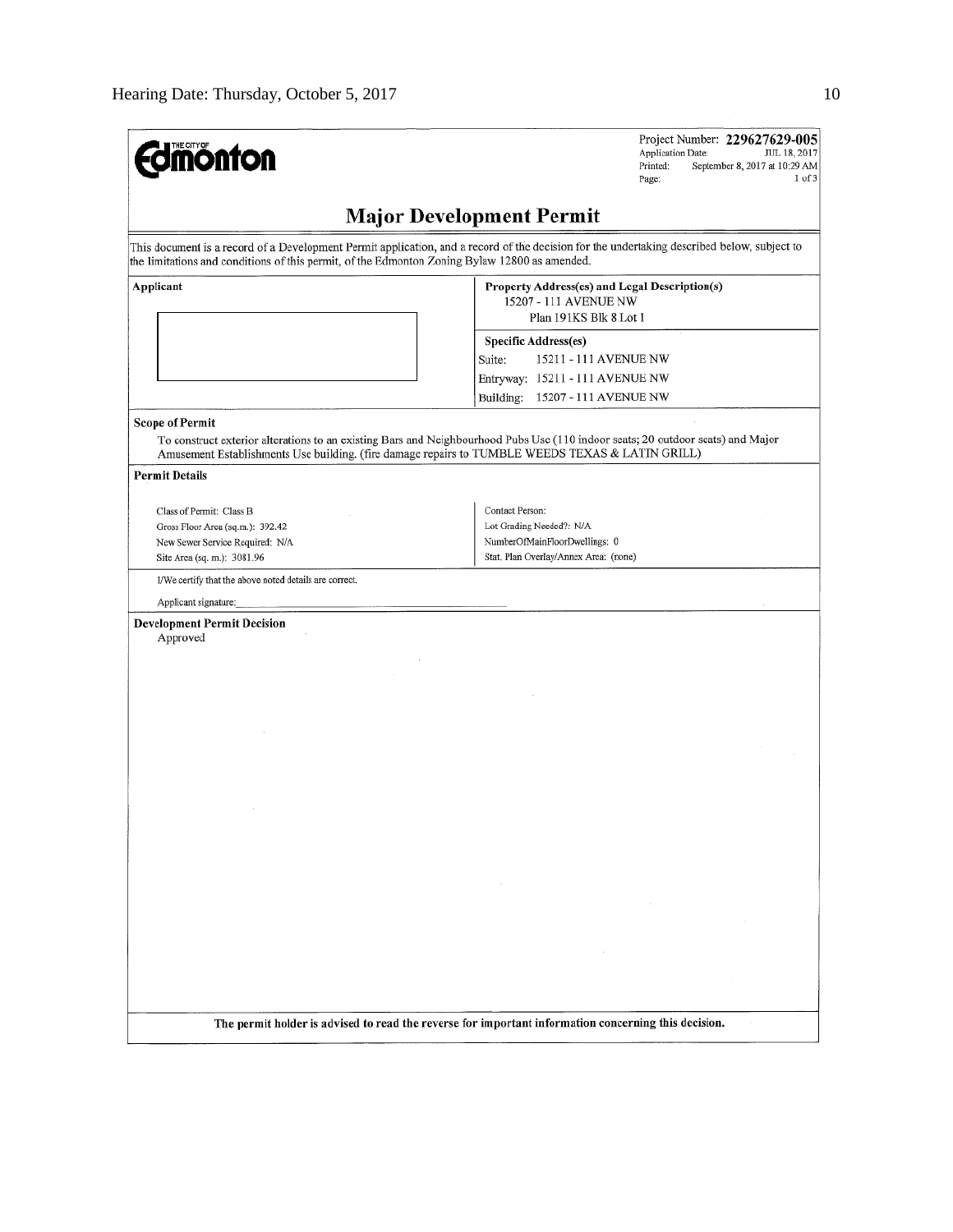| <b>Umönton</b>                                                                                                                                                                                                                                                                                                                                                                                                                                                                                                                            | Project Number: 229627629-005<br>JUL 18, 2017<br>Application Date:<br>September 8, 2017 at 10:29 AM<br>Printed:<br>$2$ of $3$<br>Page: |
|-------------------------------------------------------------------------------------------------------------------------------------------------------------------------------------------------------------------------------------------------------------------------------------------------------------------------------------------------------------------------------------------------------------------------------------------------------------------------------------------------------------------------------------------|----------------------------------------------------------------------------------------------------------------------------------------|
| <b>Major Development Permit</b>                                                                                                                                                                                                                                                                                                                                                                                                                                                                                                           |                                                                                                                                        |
| <b>Subject to the Following Conditions</b><br>1. All required parking and loading facilities shall only be used for the purpose of accommodating the vehicles of clients,<br>customers, employees, members, residents or visitors in connection with the building or Use for which the parking and loading<br>facilities are provided, and the parking and loading facilities shall not be used for driveways, access or egress, commercial repair<br>work, display, sale or storage of goods of any kind. (Reference Section 54.1(1)(c)) |                                                                                                                                        |
| 2. Any outdoor lighting for any development shall be located and arranged so that no direct rays of light are directed at any<br>adjoining properties, or interfere with the effectiveness of any traffic control devices. (Reference Section 51)                                                                                                                                                                                                                                                                                         |                                                                                                                                        |
| 3. All mechanical equipment, including roof mechanical units, shall be screened in a manner compatible with the architectural<br>character of the building or concealed by incorporating it within the building. (Reference Section 350.4(8))                                                                                                                                                                                                                                                                                             |                                                                                                                                        |
| 4. All exposed building faces shall have consistent and harmonious exterior finishing materials. (Reference Section 350.4(9))                                                                                                                                                                                                                                                                                                                                                                                                             |                                                                                                                                        |
| <b>ADVISEMENTS:</b>                                                                                                                                                                                                                                                                                                                                                                                                                                                                                                                       |                                                                                                                                        |
| a. This Development Permit is NOT valid until the Notification Period expires in accordance to Section 21.1. (Reference Section<br>17.1)                                                                                                                                                                                                                                                                                                                                                                                                  |                                                                                                                                        |
| b. This development permit approves the construction of the superstructure only. A development permit may be required for<br>construction of interior alterations if the alterations will result in a change of use or increase in intensity of the existing use.                                                                                                                                                                                                                                                                         |                                                                                                                                        |
| c. This Development Permit is NOT a Business Licence. A separate application must be made for a Business Licence. Please<br>contact the 311 Call Centre (780-442-5311) for further information.                                                                                                                                                                                                                                                                                                                                           |                                                                                                                                        |
| d. Signs require separate Development Applications.                                                                                                                                                                                                                                                                                                                                                                                                                                                                                       |                                                                                                                                        |
| e. A building permit is required for any construction or change in Use of a building. For a building permit, and prior to the plans<br>examination review, you require construction drawings and the payment of fees. Please contact the 311 Call Centre<br>(780-442-5311) for further information.                                                                                                                                                                                                                                       |                                                                                                                                        |
| f. The City of Edmonton does not conduct independent environmental checks of land within the City. If you are concerned about<br>the suitability of this property for any purpose, you should conduct your own tests and reviews. The City of Edmonton, in issuing<br>this Development Permit, makes no representations and offers no warranties as to the suitability of the property for any purpose or<br>as to the presence or absence of any environmental contaminants on the property.                                             |                                                                                                                                        |
| g. An approved Development Permit means that the proposed development has been reviewed against the provisions of this bylaw.<br>It does not remove obligations to conform with other legislation, bylaws or land title instruments including, but not limited to, the<br>Municipal Government Act, the Safety Codes Act or any caveats, restrictive covenants or easements that might be attached to the<br>Site. (Reference Section 5.2)                                                                                                |                                                                                                                                        |
| h. Unless otherwise stated, all above references to section numbers refer to the authority under the Edmonton Zoning Bylaw 12800<br>as amended.<br>Variances                                                                                                                                                                                                                                                                                                                                                                              |                                                                                                                                        |
| Alteration to a Non-conforming Building - The building is Non-conforming because it has a setback of less than 7.5 m from the<br>property line that abuts a Lane that serves a Residential Zone. (Reference Sections 11.2(2) and 350.4(3))                                                                                                                                                                                                                                                                                                |                                                                                                                                        |
| <b>Rights of Appeal</b><br>This approval is subject to the right of appeal as outlined in Chapter 24, Section 683 through 689 of the Municipal Government<br>Amendment Act.                                                                                                                                                                                                                                                                                                                                                               |                                                                                                                                        |
| Development Authority: BELZILE, PAUL<br>Issue Date: $Aug 22, 2017$                                                                                                                                                                                                                                                                                                                                                                                                                                                                        | Signature: ___________                                                                                                                 |
| Ends:Sep 12, 2017<br>Notice Period Begins: Aug 29, 2017                                                                                                                                                                                                                                                                                                                                                                                                                                                                                   | $\mathcal{L}$                                                                                                                          |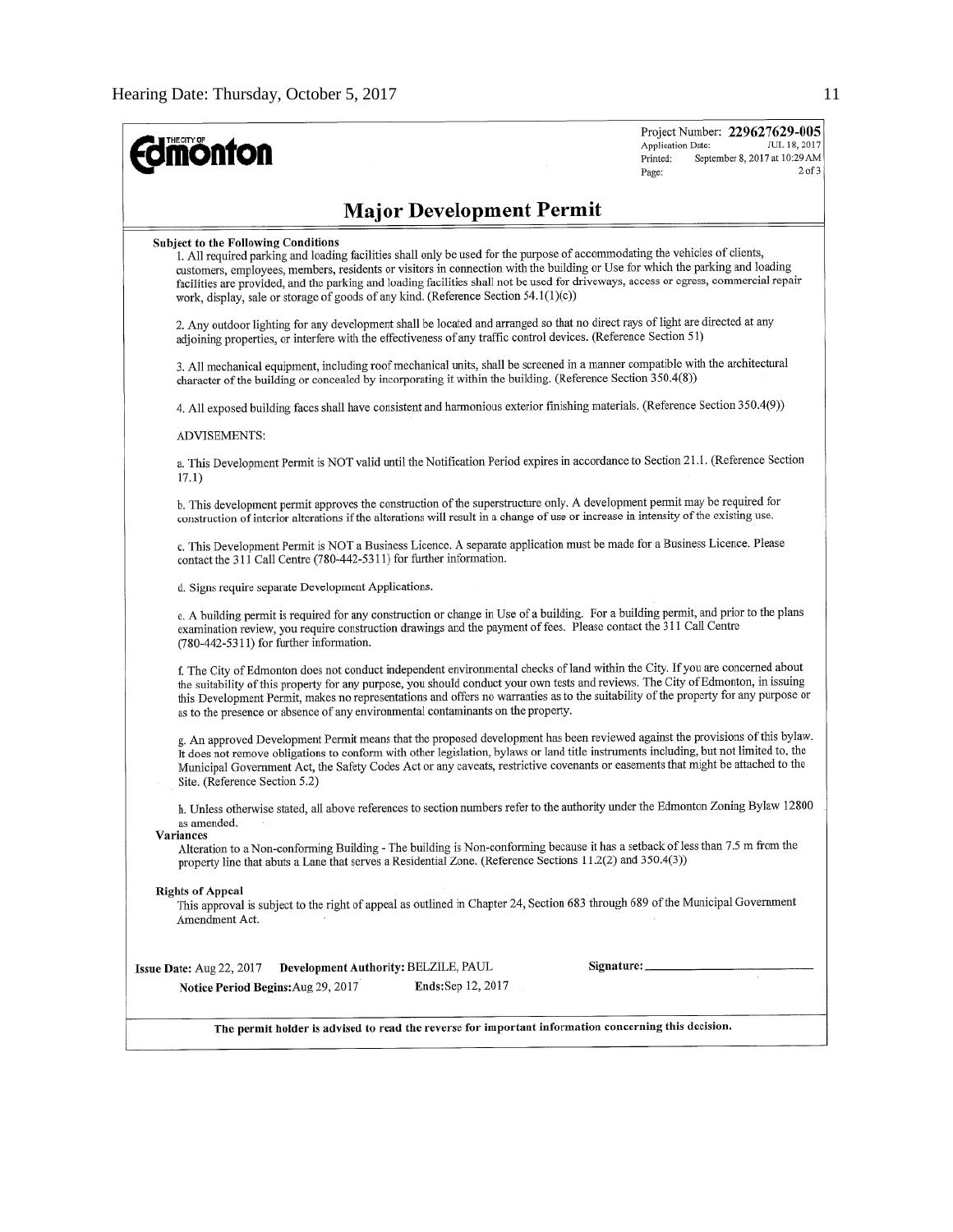

Project Number:  $229627629-005$ <br>Application Date:  $JUL 18, 2017$ Printed: September 8, 2017 at 10:29 AM  $\mathbf{Page};$ 3 of 3

# **Major Development Permit**

| Fees                                                                                                       |                                                                 |                                                        |                                  |                                           |        |  |  |  |  |
|------------------------------------------------------------------------------------------------------------|-----------------------------------------------------------------|--------------------------------------------------------|----------------------------------|-------------------------------------------|--------|--|--|--|--|
| Development Permit Inspection Fee<br>Major Dev. Application Fee<br>Total GST Amount:<br>Totals for Permit: | <b>Fee Amount</b><br>\$500.00<br>\$354.00<br>\$0.00<br>\$854.00 | <b>Amount Paid</b><br>\$500.00<br>\$354.00<br>\$854.00 | Receipt#<br>04300776<br>04300776 | Date Paid<br>Jul 18, 2017<br>Jul 18, 2017 |        |  |  |  |  |
|                                                                                                            |                                                                 |                                                        |                                  |                                           |        |  |  |  |  |
|                                                                                                            | $\sim$                                                          |                                                        |                                  |                                           | $\sim$ |  |  |  |  |

The permit holder is advised to read the reverse for important information concerning this decision.